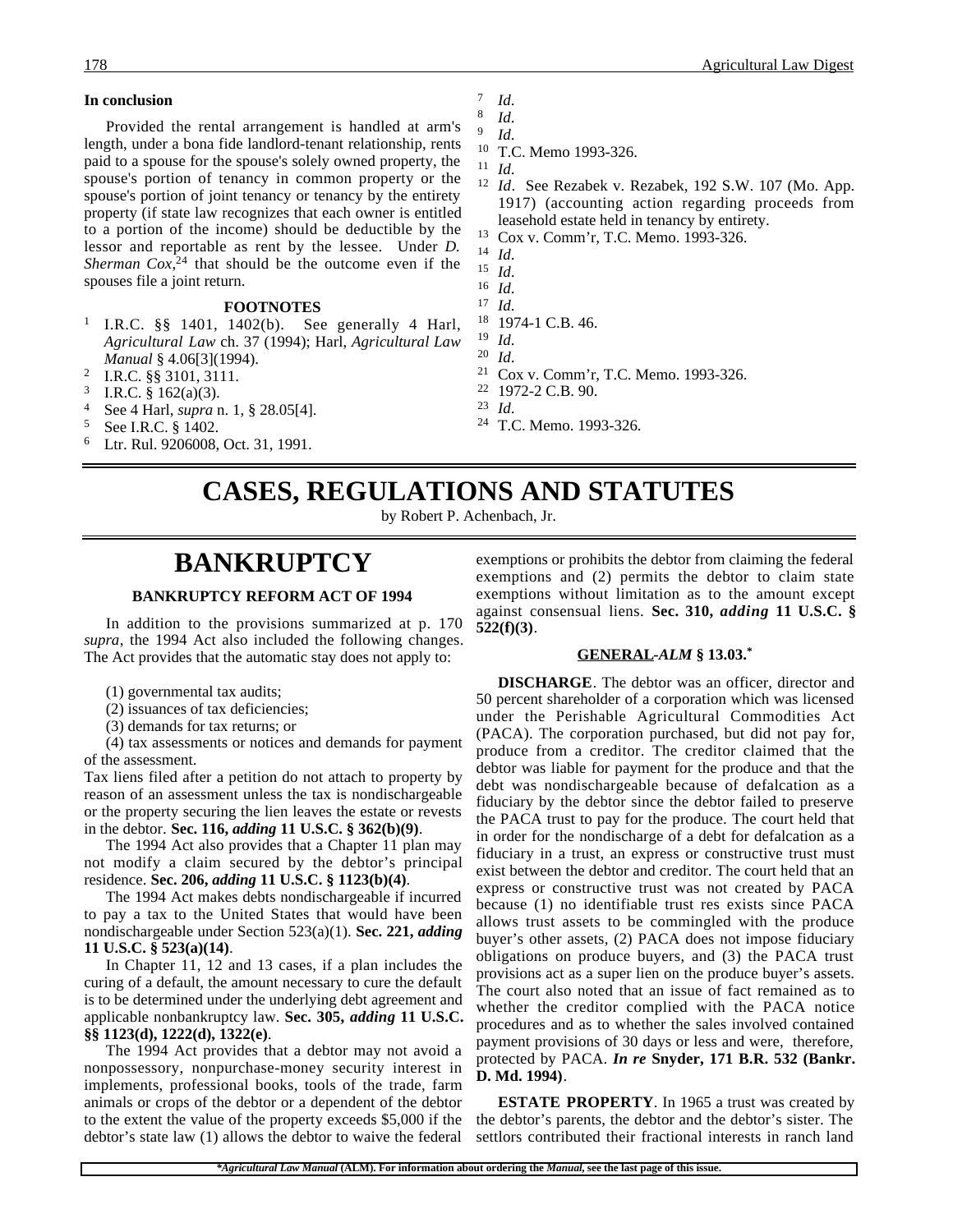and mineral interests in the land in exchange for a lifetime interest in the trust equal to the settlor's interest in the land and mineral interests. When the parents died, the two sisters each had an equal interest in the trust. The trust contained discretionary distribution clauses and spendthrift clauses and provided each beneficiary with a special power of appointment over the beneficiary's interest in trust corpus. The debtor sought to exclude the debtor's interest in the trust, under Section 541(a), as an interest in a spendthrift trust. The court held that because the debtor was one of the settlors, the trust was not eligible for spendthrift trust treatment and was estate property but that the power of appointment was not estate property. *In re* **Shurley, 171 B.R. 769 (Bankr. W.D. Tex. 1994)**.

The debtor was chairman of the board of directors, president and 51.6 percent shareholder of a corporation which established a Simplified Employee Plan (SEP) for the debtor under I.R.C. § 408(k). The debtor claimed the SEP was not estate property under ERISA or was exempt under Section  $522(b)(2)(A)$ . The court held that the SEP was estate property because the ERISA anti-alienation provision did not apply to the SEP since the debtor could withdraw funds from the SEP, subject only to a small tax penalty. For the same reasons, the court held that the SEP was not eligible for the New York exemption under N.Y. Debtor & Creditor Law § 282. *In re* **Taft, 171 B.R. 497 (Bankr. E.D. N.Y. 1994)**.

#### **EXEMPTIONS**.

IRA. The Massachusetts exemption for IRA's, Mass. Gen. Laws ch. 235, § 34A, was not preempted by ERISA and was not governed by ERISA. *In re* **Printy, 171 B.R. 448 (Bankr. D. Mass. 1994)**.

#### **CHAPTER 12 -***ALM* **§ 13.03[8].\***

**DISPOSABLE INCOME**. The Bankruptcy Court calculated the debtor's final disposable income at the end of the Chapter 12 plan by adding all of the debtor's assets, including two post-plan farm program payments and subtracting the outstanding obligations. The calculation provided the debtor with about \$250,000 in carryover funds but the debtor claimed that the remaining disposable income was necessary to prevent the debtor from borrowing funds to finance the next year's operations. The appellate court held that the farm program payments were included in disposable income because the payments related to crop years during the plan. The court also held that, because farmers normally are required to borrow for financing their operations, the calculation of disposable income need not leave the debtor with sufficient funds to completely finance the next year's operations. *In re* **Broken Bow Ranch, Inc., 33 F.3d 1005 (8th Cir. 1994)**.

#### **CHAPTER 13 -***ALM* **§ 13.03.\***

**DISPOSABLE INCOME**. The debtor claimed monthly social security disability payments of \$900 as exempt and excluded the payments from the disposable income available to fund the Chapter 13 plan, which provided only 3 percent payment of unsecured claims. The exemption was allowed but the trustee argued that the payments should have been included in disposable income. Citing *In re* *Schnabel, 153 B.R. 809 (Bankr. N.D. Ill. 1993)* and *In re Morse, 164 B.R. 651 (Bankr. E.D. Wash. 1994)*, the court held that the disability payments must be included in determining disposable income during the plan. *In re* **Hagel, 171 B.R. 686 (Bankr. D. Mont. 1994)**.

### **FEDERAL TAXATION -***ALM* **§ 13.03[7].\***

**CLAIMS**. The debtor filed for Chapter 13, a creditors' meeting was scheduled and a claims bar date noticed to all creditors, including the IRS. The case was dismissed soon after the first creditors' meeting but was reinstated a few days later. Another creditors' meeting was scheduled but a new bar date for claims was not set. The IRS filed a claim after the original bar date but within 90 days after the second creditors' meeting. The court held that the claim would not be allowed as untimely because the reinstatement of the case reinstated the original claims bar date and the court had no authority to extend the bar date after the bar date had passed. **Note**: Pub. L. 103-394, 108 Stat. 4106 (1994) increases the bar date for IRS claims to 180 days after the first creditors' meeting. *In re* **Robert, 171 B.R. 881 (Bankr. N.D. Cal. 1994)**.

The IRS filed a secured claim for pre-petition taxes secured by a tax lien. The Bankruptcy Court reduced the secured portion of the claim by the value of the debtor's property exempt from the levy under I.R.C. § 6334 and by the amount of post-petition estimated taxes owed by the debtor. The appellate court reversed, holding that Section 6334 could not be used to reduce the secured portion of the IRS claim because Section 6334 applied only to levies. The court also held that estate property may not be used to pay post-petition obligations of the debtor; therefore, property securing the IRS claim could not be used to pay postpetition taxes. **U.S. v. Parmele, 171 B.R. 895 (N.D. Okla. 1994)**.

**LOSSES**. The debtor had a net operating loss for 1986 and filed for bankruptcy in 1987. The case was closed in 1988 but reopened in 1989. In 1990 the debtor filed amended returns for 1983, 1984 and 1985 using the carryback of the net operating loss because the bankruptcy estate did not make use of the net operating losses from 1986. The IRS denied the refund claims based on lapse of the statute of limitations for refund claims. The debtor argued that the statute of limitations was tolled by the bankruptcy case. The court held that the tolling of the statute of limitations provided by 11 U.S.C. § 346(i) was specifically made not applicable to federal taxes by 11 U.S.C. § 346(a); therefore, the statute of limitations for tax refunds was not tolled by the bankruptcy case. *In re* **Page, 94-2 U.S. Tax Cas. (CCH) ¶ 50,541 (Bankr. D. Kan. 1994)**.

## **ENVIRONMENTAL LAW**

**CLEAN WATER ACT-***ALM* **§ 2.03.\*** The plaintiffs were neighbors of a dairy and crop farm operated by the defendant farm partnership. The plaintiffs alleged several violations of the Clean Water Act by the defendants from runoff of manure applied to fields and chemicals used to wash the defendant's milking facility and added to the manure spread on the field. The jury found four violations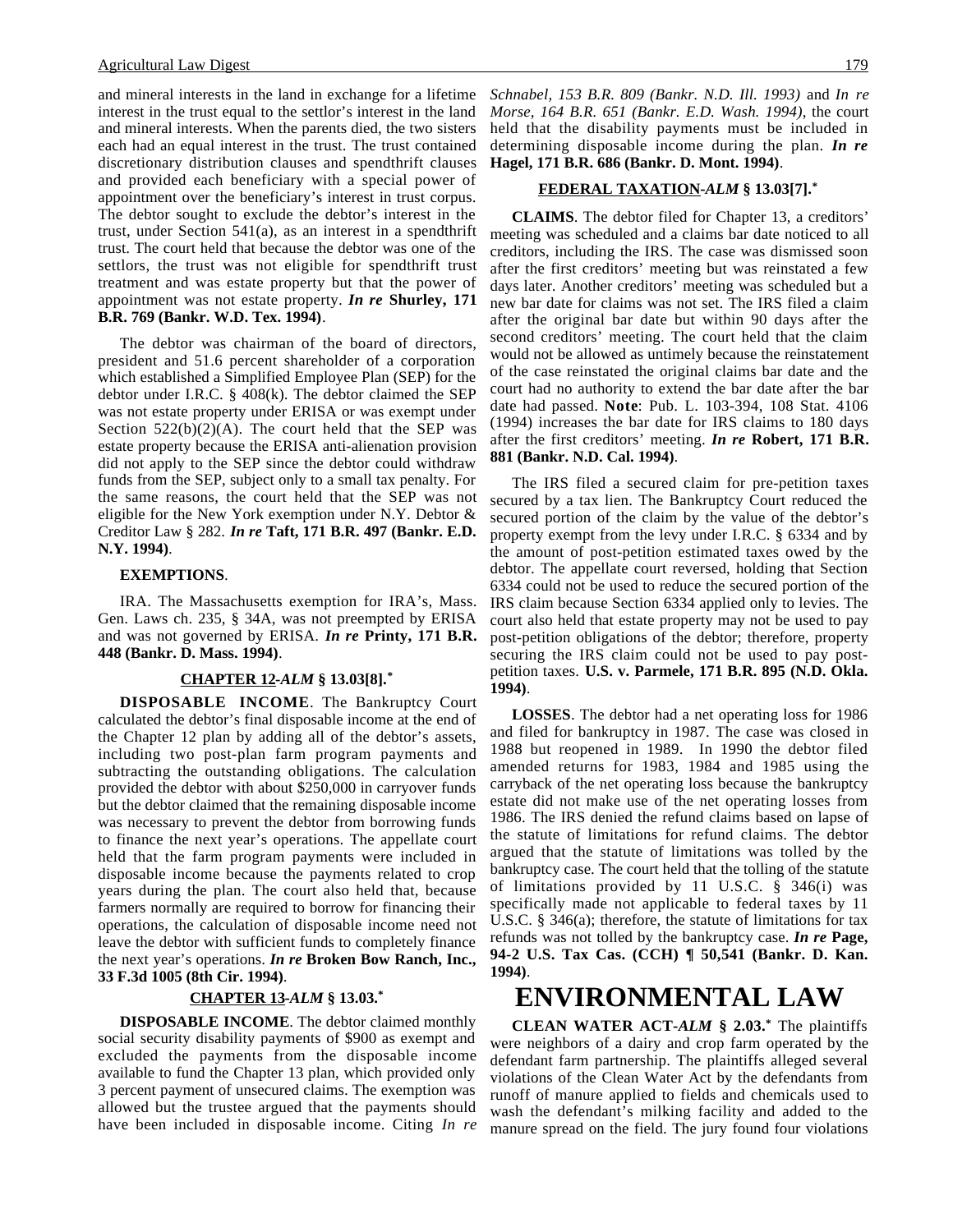of the Clean Water Act for which the trial court entered judgment for the defendant as a matter of law (formerly judgment n.o.v.) because the discharges were not pointsourced. The first violation involved a swale which collected liquid manure spread by tankers on the defendant's fields. The swale drained through a pipe in a stonewall into a ditch which drained into a stream and eventually into a river. The trial court ruled that the discharge was not point-sourced because the manure naturally drained off the field in too diffuse a manner to create a point-sourced discharge. The appellate court reversed, holding that the flow of the manure through the pipe created a point source for the discharge sufficient to violate the Act. In addition, the court held that the manure spreader tankers themselves were point sources for the discharge. The second and third violations involved testimony of a witness who observed manure tankers entering a field several times for dumping of manure. The trial court ruled that the testimony was insufficient evidence of Act violations. The appellate court reversed, holding that the jury had enough information to find point-source violations of the Act. The fourth violation involved run-off of manure after a heavy rain. The trial court found that the discharge qualified for the exemption for stormwater discharges. The appellate court reversed, holding that the exemption did not apply because the evidence showed that the field had been overly saturated with manure. The defendant argued that the farm was not a concentrated animal feeding operation (CAFO) under 40 C.F.R. §  $122.23(b)(1)$ , subject to the ACT because crops were also grown on the farm. The appellate court held that the farm was a CAPO because the crops were not grown on the same land as the livestock was raised. In other words, in order for the farm to not be a CAPO, the livestock had to be raised on the same land where the crops were grown. **Concerned Area Residents v. Southview Farm, 34 F.3d 114 (2d Cir. 1994),** *rev'g***, 834 F. Supp. 1422 (W.D. N.Y. 1993)**.

### **FEDERAL AGRICULTURAL PROGRAMS**

**PERISHABLE AGRICULTURAL COMMODITIES ACT-***ALM* **§ 10.05[2].\*** The defendant received 665 cartons of lettuce from the plaintiff on a "price after sale" contract. The testimony demonstrated that a "price after sale" contract was used because the lettuce was of a quality less than Grade A and the contract price would be determined by the price the dealer could get for the produce. The defendant eventually dumped most of the lettuce without obtaining a dumping certificate required by PACA regulations, 7 C.F.R. §§ 46.14, 46.22. The defendant first argued that the regulations did not apply to "price after sale" contracts because of the substandard quality of the produce involved. The court held that PACA and its regulations governed "price after sale" contracts for the sale of agricultural commodities. The defendant then argued that the plaintiff had orally agreed to the dumping without a certificate. The court held that an oral agreement was insufficient to allow a non-certified dumping unless the defendant had accurate and complete records of the dumping to demonstrate that the produce was worthless. Because the defendant had no written evidence of the agreement nor any records of the circumstances of the dumping, the defendant was liable for the value of the produce for unjustified destruction of the produce. **Tom Lange Co., Inc. v. A. Gagliano Co., Inc., 859 F. Supp. 356 (E.D. Wis. 1994)**.

**PESTICIDES-***ALM* **§ 2.04.\*** The plaintiff's decedent was killed during and as a result of the application of a pesticide manufactured by the defendant. The plaintiff's cause of action had three counts based on the defendant's failure to warn about the dangerous nature of the pesticide and two counts based on a defective product. The court held that the first three counts were preempted by FIFRA. The court determined that the other two counts were based upon the Alabama Extended Manufacturer's Liability Doctrine (AEMLD), a court-created doctrine governing liability for defective products. The court found that the AEMLD provided an affirmative defense of assumption of risk which required a jury finding that the label warnings on a dangerous product were insufficient. Because an essential element of an affirmative defense of the AEMLD involved the adequacy of the pesticide's labels, the AEMLD counts were also preempted by FIFRA. **Pitts v. Dow Chemical Co., 859 F.Supp. 543 (M.D. Ala. 1994)**.

**TOBACCO**. The plaintiff was a tobacco grower and dealer whose records showed that the plaintiff sold more tobacco than was purchased from other producers. The USDA assessed the plaintiff penalties, under 7 C.F.R. § 725.94(d), (e), for the sale of excess tobacco. The plaintiff argued that the regulations had no statutory authority because the statute,  $7 \text{ U.S.C. }$  § 1314(a), only imposed a penalty for the purchase of excess, i.e. non-quota, tobacco and did not impose a penalty for the resale of the excess tobacco. The court held that the regulation penalty was based on the assumption that any tobacco sold by a resaler in excess of the tobacco purchased was excess tobacco; therefore, the penalty was based upon the presumed purchase of excess tobacco and not on the resale of the excess tobacco. Because the regulation penalty applied to the purchase of excess tobacco as provided in the statute, the regulation penalty was proper. The court noted that the presumption was rebuttable and required the plaintiff to show the origin of the tobacco sold in excess of the tobacco purchased. Because the District Court had only ruled that the regulation was invalid, the case was remanded for further hearing. **Cole v. USDA, 33 F.3d 1263 (11th Cir. 1994)**.

### **FEDERAL ESTATE AND GIFT TAX**

**CHARITABLE DEDUCTION-***ALM* **§ 5.04[4].\*** The decedent's estate included a one-half interest in farmland with the other half owned by the decedent's sister. The decedent's will bequeathed the half interest to any governmental agency or other organization so long as the property is maintained as a historical family farm, botanical garden or similar noncommercial or nonresidential use. The bequest was limited to nine months after the decedent's death but allowed the executor the discretion to allow additional time for finding an organization which was willing to receive the property under the will's conditions. The executor was unable to find a willing donee within nine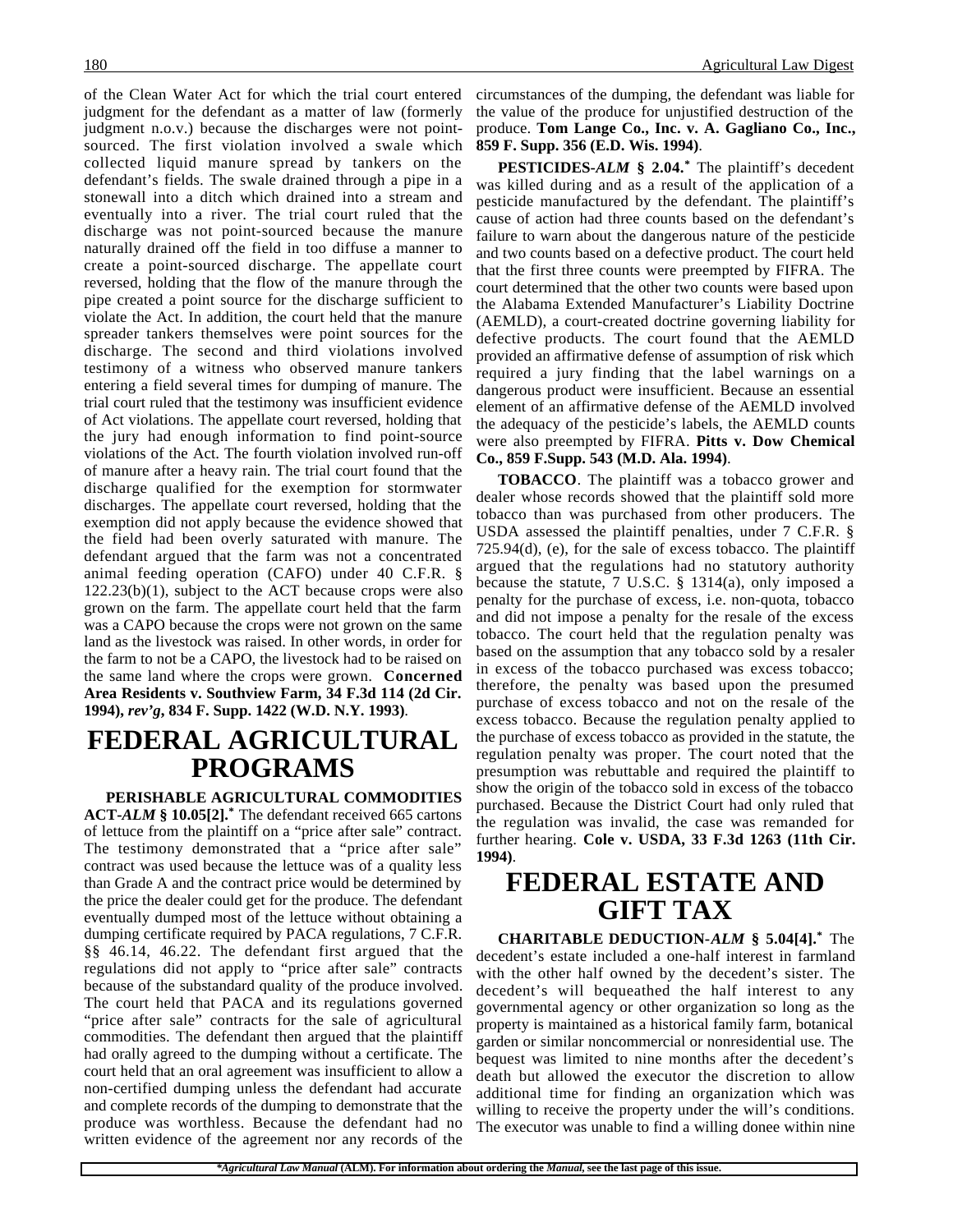months but had extended the period because a state agency had expressed a desire to obtain the property. The IRS ruled that because no organization accepted the gift within the will's nine month limitation, the property would pass to the state agency as a result of the executor's decision and not under the will; therefore, the bequest was not eligible for the charitable deduction. **Ltr. Rul. 9443001, April 14, 1993**.

The decedent's will bequeathed \$50,000 to a school to fund scholarships for needy students. The will provided that if the school ceased to operate as a school or lost its accreditation, the money was to revert to the will's residuary beneficiaries. Under state law, bequests to schools subject to reversions became absolute after 30 years. The IRS ruled that if the possibility of the failure of the gift was so remote as to be negligible, the gift would qualify for the charitable deduction. The ruling did not make a determination on the possibility of the gift failing. **Ltr. Rul. 9443004, Jan. 7, 1994**.

**GENERATION SKIPPING TRANSFERS-***ALM* **§ 5.04[6].\*** A parent established a trust in 1962 for the benefit of the parent and the parent's child. At the death of the parent, the trust became irrevocable and the child became the primary beneficiary. The trust provided that on the death of the child, the trust was to be split into as many trusts as the child had children with the trust corpus to be distributed when each grandchild became 21. The trust also provided that the child could extend the period of the trusts for the grandchildren. The child's will contained a provision extending the trusts until the death of each grandchild. The trust provided each grandchild with the power to appoint trust property only to the grandchild's children. The IRS ruled that the corpus and accumulated income of the trusts would not be included in the gross estates of the grandchildren. In addition, the IRS ruled that the extension of the grandchildren's trusts periods would not subject the trusts to GSTT as a constructive addition to the trust. The IRS noted that if the grandchildren also appoint the trust property to great grandchildren, such appointments may postpone or suspend the vesting or absolute ownership of the trust for a period greater than the measuring lives plus 21 years from the date the trust became irrevocable, subjecting the trust to GSTT. **Ltr. Rul. 9443026, July 27, 1994**.

The parents created an irrevocable trust in 1924 for the benefit of the parents and their two children. One parent exercised a testamentary power of appointment over a portion of the trust to the son who eventually appointed the portion of the trust to the son's widow. The widow's share was held by another trust and the only remaining beneficiary was the daughter and her two children. The widow's trust and the daughter agreed to terminate the trust with distributions of trust property based roughly on the interests in the trust. The differences of shares were caused by compromises made to avoid litigation between the parties. The IRS ruled that the GSTT did not apply to the termination of the trust and distribution of the principal. **Ltr. Rul. 9442018, July 19, 1994**.

**RETURNS**. The estate was granted an extension to file its estate tax return until July 21, 1990, a Saturday. The estate mailed the return on Friday, July 20, 1990 and the IRS received the return on Monday July 23, 1990. The IRS

mailed a notice of deficiency on July 23, 1993. The estate argued that the three year statute of limitations of I.R.C. § 6501 had expired on July 22, 1993. The court held that because the return was considered timely because the extension due date fell on a Saturday and was extended to Monday July 23, 1990, that date determined the start of the running of the statute of limitations. The court held that where the due date was extended because the date fell on a weekend, the date of delivery was used to determine the timeliness of the return. **Estate of Mitchell v. Comm'r, 103 T.C. No. 30 (1994)**.

**SPECIAL USE VALUATION-***ALM* **§ 5.03[2].\*** On the death of the decedent in 1983, the estate made the special use valuation election for farmland and the qualified heirs signed and filed the agreement to the election and to be liable for any recapture tax. In 1990, the IRS discovered that some of the land was rented for cash to third parties. The IRS issued a deficiency notice for recapture of the special use valuation benefits relating to the cash rented land. The heirs argued that the initial election was invalid and that the IRS had notice of the invalidity from the date of the election because the heirs included cash rent income on the estate's Schedule F of the income tax return. Therefore, the statute of limitations had expired as to the election. The court held that, because some of the estate's farmland was not included in the special use valuation election, the IRS could have reasonably assumed that the cash rents came from that land and not the special use valued land. In addition, the court held that the heirs were under a duty to file consistent returns and could not now claim a prior election as invalid when the heirs had acted for several years as if the election was valid. **LeFever v. Comm'r, 103 T.C. No. 31 (1994)**.

The decedent's estate included property used as a stone quarry which had been transferred to a trust for the benefit of the decedent's niece and nephew. The decedent had operated a quarry on the land and was active in the management of the business. The estate made a properly filed special use valuation election for the property. The IRS ruled that the mineral interest in the stone in the quarry was not eligible for special use valuation but that the other real property involved was eligible for the election. The IRS noted that the special use valuation could not be used to value the property for GSTT purposes, resulting from the transfer in trust to the niece and nephew. **Ltr. Rul. 9443003, Dec. 10, 1993**.

**VALUATION**. The decedent's estate included a 78 percent interest in the common stock of a corporation which owned a 1300 acre ranch, a one-third interest in a closelyheld corporation which owned wetlands used for hunting, and 41.8 percent of a liquidating trust. The court rejected the estate's liquidation valuation and comparative property valuation of the ranch and wetlands because the properties were not going to be sold and the comparable properties used were not sufficiently similar. The corporation was valued using the value of the corporation's assets less a 20 percent discount for lack of marketability, based on the nonliquid nature of the assets because the land was subject to state restrictions. The estate was allowed a 20 percent discount for a minority interest and a 15 percent discount for lack of marketability of the wetland, also because the land was subject to state restrictions. The value of the interest in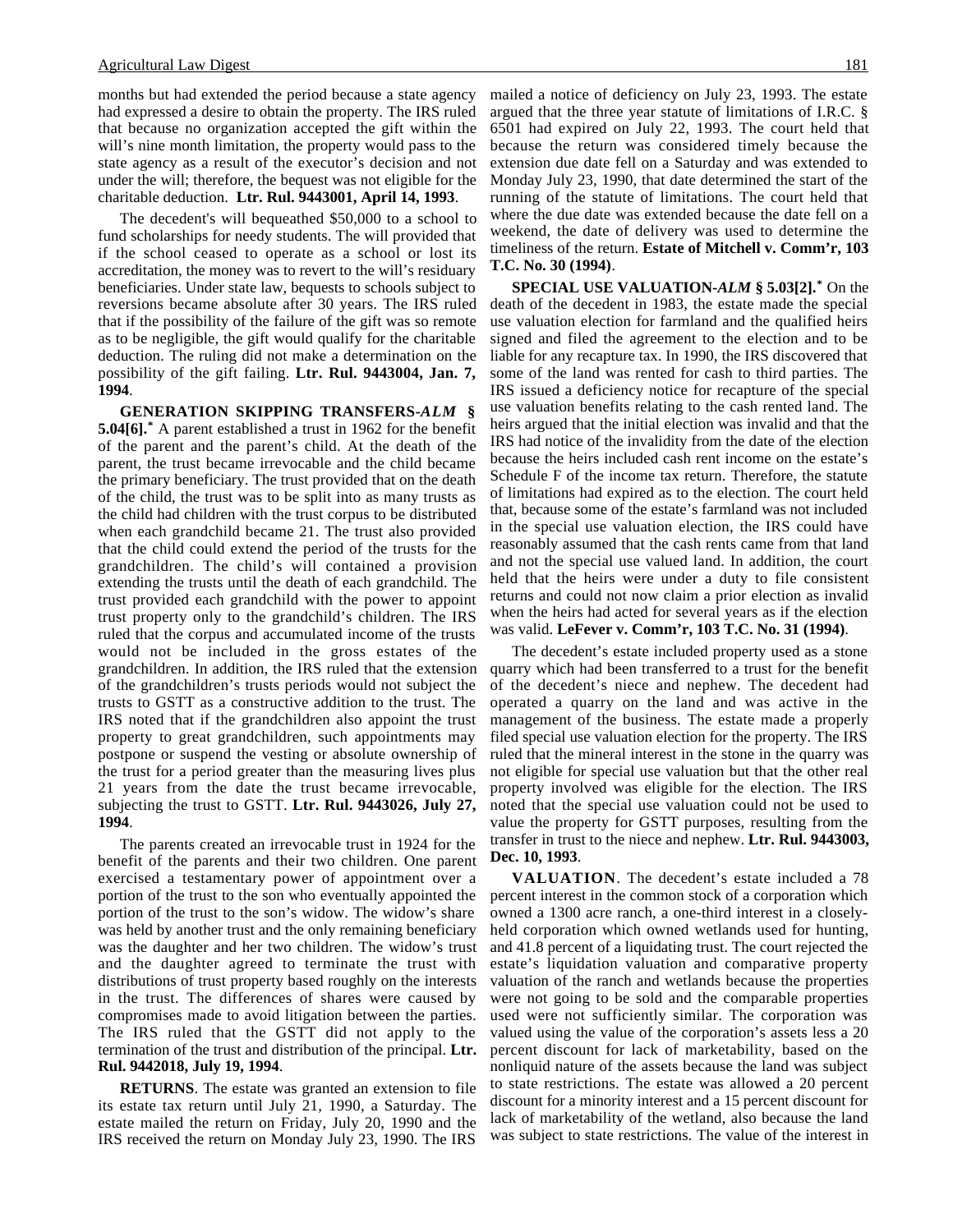the liquidating trust was discounted 10 percent for lack of for the turbine which was completed in the tax year of the marketability but the court did not allow any discount for a minority interest because minority interest holders were protected by the trustee's fiduciary duty. **Luton v. Comm'r, T.C. Memo. 1994-539**.

The decedent owned a 50 percent undivided interest in farmland and a homestead. The estate discounted the fair market value of the properties by 25 percent for lack of marketability, lack of control and difficulty of obtaining financing for a purchase of a partial interest. The IRS argued that the farmland could be easily partitioned and applied a discount of 6.54 percent for costs involved in partitioning the farmland. The court held that the land could be partitioned but allowed a 20 percent discount for the costs involved. Both parties agreed that the homestead could not be partitioned but disagreed as to the discount allowed for the costs of a forced sale. The court held that a 20 percent discount was appropriate to cover the costs of a sale. **Estate of Cervin v. Comm'r, T.C. Memo. 1994-550**.

The taxpayers, husband and wife, owned a house situated on 10 acres and transferred the residence and land to a trust. The 10 acres were split into three contiguous lots but the entire 10 acres were treated as one unit for property tax purposes. The well for the residence was in one of the adjacent lots and only the house lot had an access road. The three lots have been used as a single homestead since at least 1951 and there were several large homesteads nearby. The IRS ruled that the entire 10 acres constituted a residence for purposes of Treas. Reg. § 25.2702-5(c) governing the exception from valuation under I.R.C. § 2702 of interests in personal residence trusts. **Ltr. Rul. 9442019, July 19, 1994**.

### **FEDERAL INCOME TAXATION**

### **C CORPORATIONS**

STOCK EXPENSES. The IRS has issued a ruling that stock distribution costs required under 17 C.F.R. § 270.12b-1 (Rule 12b-1 plans) are deductible as ordinary and necessary business expenses. **Rev. Rul. 94-70, I.R.B. 1994- 47,** *amplifying***, Rev. Rul. 73-463, 1973-2 C.B. 34**.

**COURT AWARDS AND SETTLEMENTS-***ALM* **§ 4.02[14].\*** The taxpayers brought an action for personal injuries resulting from an explosion caused by a gas leak in their home. The taxpayers received a jury award and an award of prejudgment interest from the date of the explosion. The court held that the prejudgment interest was excludible from gross income as an element of the compensatory damages for the personal injuries. **Brabson v. U.S., 859 F. Supp. 1360 (D. Colo. 1994)**.

**DEPRECIATION.** The taxpayer was a corporation which operated wind turbine electrical generators. The taxpayer claimed depreciation for two turbines which were constructed in one taxable year but were incapable of generating electricity because of missing parts. One turbine was completed in the next taxable year but the other turbine was never completed. The court held that the taxpayer could not take the depreciation deduction in the year the turbines were constructed, the depreciation deduction could be taken

completion, but no depreciation deduction was allowed for the uncompleted turbine. **85 Gorgonio Wind Generating Co. v. Comm'r, T.C. Memo. 1994-544**.

**HOBBY LOSSES-***ALM* **§ 4.05[1].\*** The taxpayer owned a tax return preparation business and operated an endurance horse business. The taxpayer combined the expenses and income from the two businesses, claiming that the purpose of the horse business was to gain clients for the tax return business. However, the taxpayer had no clients from the community of horse owners or investors, kept poor records for the horse business, had no profits from the horse business and made no effort to increase the profitability of the horse business. The court held that the horse business was not operated with the intent to make a profit and disallowed all deductions in excess of income. **Pederson v. Comm'r, T.C. Memo. 1994-555**.

**INTEREST**. The taxpayer overpaid its 1981 taxes on June 15, 1982. Due to an increase in a carryback from 1982, the amount of the taxpayer overpaid taxes increased on March 15, 1983. On October 17, 1984, the IRS issued a refund check for more than the taxpayer was entitled to receive. The IRS ruled that the taxpayer was entitled to interest on the first amount of overpaid taxes from June 15, 1982 to October 17, 1984. In addition, the taxpayer was entitled to interest on the additional overpayment of taxes from March 15, 1983 to October 17, 1984. **Ltr. Rul. 9443007, May 19, 1994**.

**INVESTMENT INTEREST-***ALM* **§ 4.03[12].\*** The taxpayer had excess investment expenses in 1984 which the taxpayer carried over to 1985. The carryover amount exceeded the taxpayer's 1984 taxable income. The 1985 carryover amount resulted in excess investment expenses in 1985 which the taxpayer carried over to 1986. Again, the carryover amount exceeded the taxpayer's 1985 taxable income. The IRS argued that the amount of excess investment expense which exceeded the taxpayer's taxable income could not be carried over to the next tax year. The court held that a taxpayer's carryover of excess investment interest deduction in subsequent taxable years was not limited by the taxpayer's taxable income. The court also held that because the history of litigation of this issue has been uniformly contrary to the IRS's position, the IRS's position was not substantially justified and assessed the IRS for the taxpayer's costs, including attorney's fees. **Allbritton v. Comm'r, 94-2 U.S. Tax Cas. (CCH) ¶ 50,550 (5th Cir. 1994),** *aff'g***, T.C. Memo. 1993-490**.

**LOSSES**. The taxpayers sold their video rental store to their parents and claimed a capital loss on the sale. The court held that the sale was not bona fide because the taxpayers presented no evidence that the taxpayers sought the best price for the business or that the price reflected the value of the inventory or the business as a going concern. In addition, the court held that the taxpayers' filing of a gift tax return for the transaction also demonstrated that the sale was not bona fide. **Bissey v. Comm'r, T.C. Memo. 1994-540**.

#### **PARTNERSHIPS-***ALM* **§ 7.03.\***

ADMINISTRATIVE ADJUSTMENTS. In 1990, the IRS filed a Final Partnership Administrative Adjustment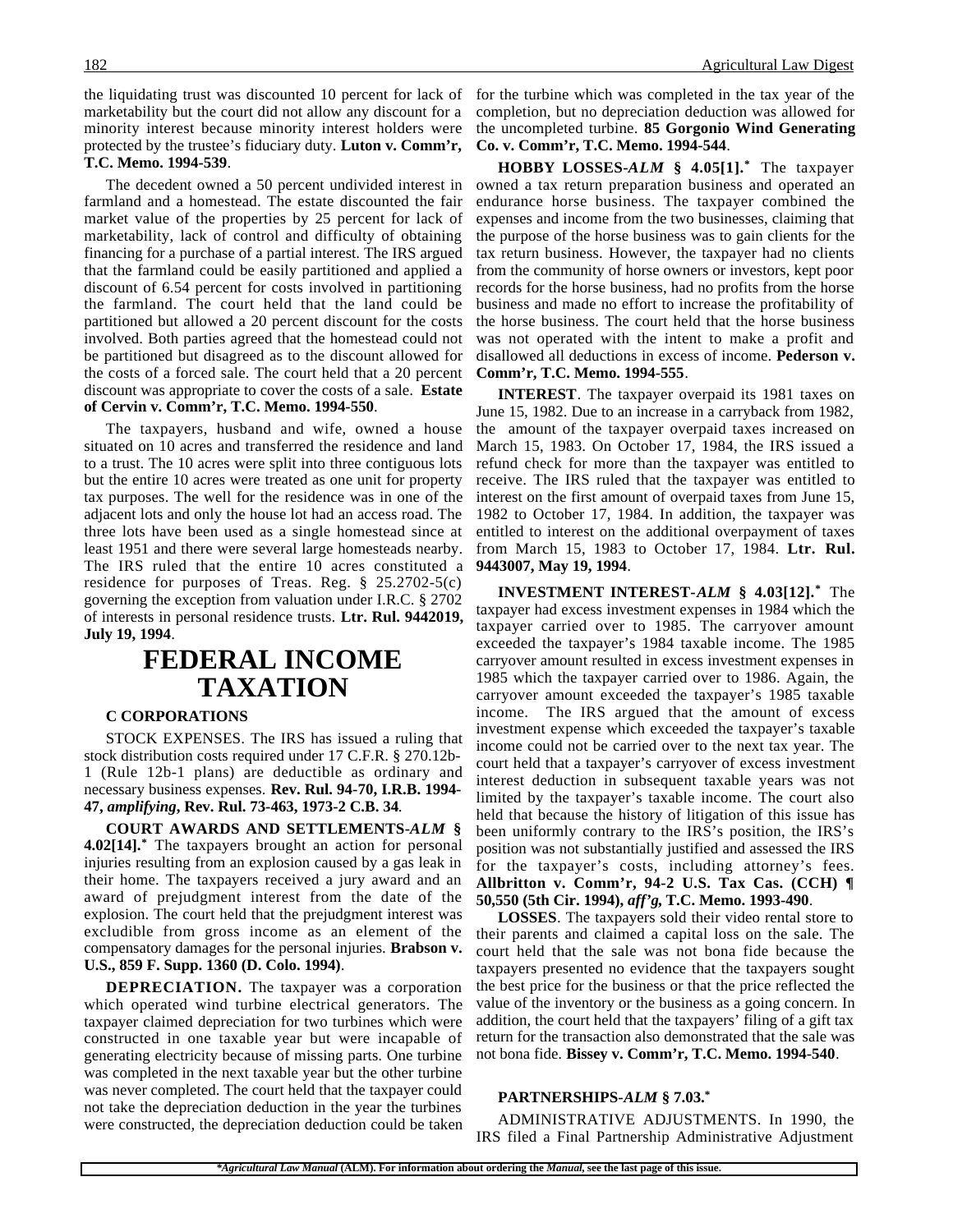(FPAA) against a limited partnership of which the taxpayer was a limited partner. The tax matters partner contested the FPAA and eventually settled the suit which assessed the limited partners \$1,335 in income taxes. The taxpayer argued that the taxpayer was not bound by the settlement because the settlement was obtained through fraud, misrepresentation and nondisclosure by the tax matters partner. The court held that the settlement could be set aside only if the fraud was made by the opposing party, the IRS; therefore, because the taxpayer did not allege any fraud or misrepresentation by the IRS, the IRS was entitled to summary judgment. **Kluver v. U.S., 94-2 U.S. Tax Cas. (CCH) ¶ 50,540 (D. Minn. 1993)**.

The taxpayers were less than one percent limited partners in cattle leasing partnerships which were partners in several joint ventures. The partnerships were the tax matters partners in the joint ventures. The IRS issued an FPAA for the joint ventures and the tax matters partner eventually settled with the IRS such that the taxpayers' taxable income was increased. Although the taxpayers were notified of all proceedings and the eventual settlement, the taxpayers made no objections. The taxpayers' partnership agreements expressly gave the partnerships authority to act as the tax matters partners. The court held that the taxpayers lacked standing to challenge the IRS assessment of additional taxable income resulting from the FPAA because the taxpayers failed to allege any injury caused by the IRS since the taxpayers failed to object to the FPAA. **Clark v. U.S., 94-2 U.S. Tax Cas. (CCH) ¶ 50,563 (E.D. N.C. 1994)**.

DEFINITION. The partnership had an individual and a corporation as its general partners and two classes of limited partners. With the approval of over 50 percent of the first class of limited partners, the individual general partner contributed the partnership interest to the corporation general partner, leaving the corporation as the only general partner. The IRS ruled that the partnership would be taxed as a partnership because the partnership lacked two of the four corporate characteristics. The IRS ruled that the partnership lacked the corporate characteristic of continuity of life because the continuation of the partnership required approval of all of the limited partners. The IRS ruled that the partnership lacked the corporate characteristic of free transferability of interests because the general partners could not withdraw from the partnership nor transfer their interests to third parties without the consent of the limited partners and the limited partners could not transfer their interests to third parties without the consent of the general partners. **Ltr. Rul. 9443020, July 25, 1994**.

LIMITED LIABILITY COMPANIES. A limited partnership with all individuals as members converted to a Utah Limited Liability Company (LLC) with all partners contributing their partnership interests to the LLC in exchange for identical interests in the LLC. All of the members were actively engaged in the business and all had the power to manage the company. No nonmembers could participate in LLC management. The state LLC act and the LLC agreement provided that, upon a terminating event, the LLC could be continued only with the consent of all of the remaining members. The LLC act also provided that a member could transfer an interest in the LLC but that the transferee of the member's interest had no right to

participate in the management of the LLC without the unanimous consent of the other members. The LLC interests were not subject to registration under state or federal law. The IRS ruled that the LLC would be taxed as a partnership because the LLC lacked the corporate characteristics of continuity of life and free transferability of interests. The IRS also ruled that the conversion of the partnership to an LLC was not a termination and did not cause any recognition of gain or loss. **Ltr. Rul. 9443024, July 26, 1994**.

#### **S CORPORATIONS-***ALM* **§ 7.02[3][c].\***

ONE CLASS OF STOCK. An S corporation had one shareholder who served as chief executive officer of the corporation. The corporation and the shareholder entered into a ten year employment agreement that the shareholder would serve as chief executive officer for 10 years with cost of living increases in salary only plus the current benefits received by the shareholder. The corporation agreed to make certain payments in the event that the control of the corporation changed or the shareholder died or became disabled. If the shareholder's employment was terminated for any other reason, no payments were to be made. The IRS ruled that the agreement did not create a second class of stock for purposes of the S corporation election. **Ltr. Rul. 9442007, July 14, 1994**.

**TRAVEL EXPENSES**. The taxpayer was transferred by the taxpayer's employer and incurred moving and other expenses in relocating. The taxpayer's employer reimbursed the taxpayer for the expenses. The taxpayer claimed the expenses as travel expenses. The court held that because the taxpayer's home changed with the move, the moving and other associated expenses were not incurred "away from home" and could not be claimed as travel expenses; therefore, the reimbursement amounts were taxable income. **Girard v. Comm'r, T.C. Memo. 1994-556**.

# **SECURED TRANSACTIONS**

**PROCEEDS OF COLLATERAL**. The debtor entered into a contract with a third party to purchase cattle with the third party's money and feed the cattle at the debtor's ranches. When the cattle were sold, the debtor received a portion of the proceeds equal to the proportion of the debtor's expenses to the total expenses for raising and selling the cattle. The debtor fed the cattle crops raised by the debtor which were subject to a security interest held by a creditor. The creditor argued that the security interest continued in amounts received by the debtor under U.C.C. § 9-306(2), (3) or (4). The court held that the security interest did not continue under U.C.C. § 9-306(2) because the feeding of the crops to the cattle was not a sale or other disposition of the crops. However, the court held that the security interest continued under U.C.C. § 9-306(3) or (4) because the feeding of the crops was a sale or exchange of the crops to the third party under the contract. The